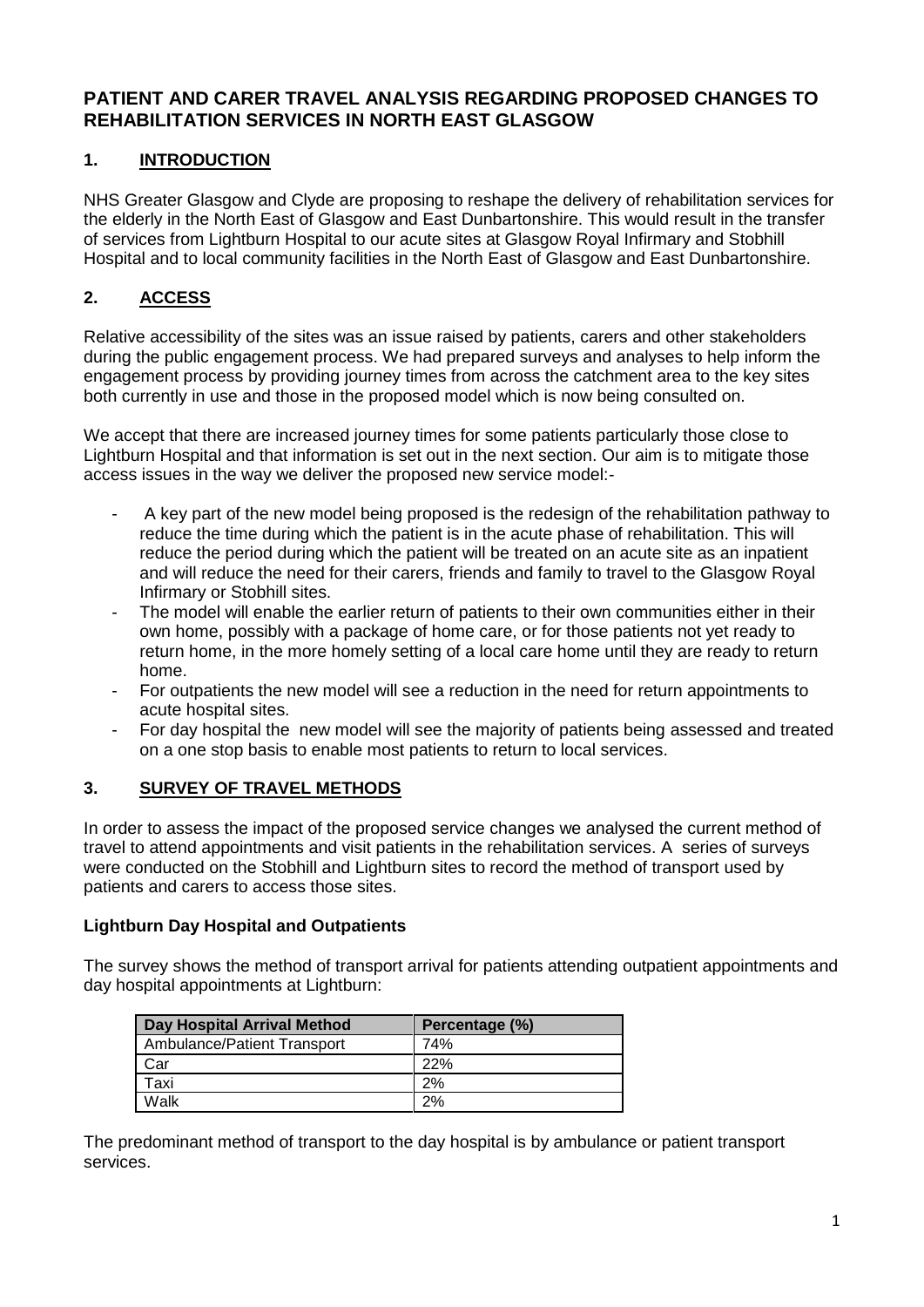| <b>Outpatients Arrival Method</b>  | Percentage (%) |
|------------------------------------|----------------|
| Car                                | 72%            |
| Taxi                               | 7%             |
| <b>Ambulance/Patient Transport</b> | 4%             |
| <b>Bus</b>                         | 14%            |
| Walk                               | 4%             |

The predominant method of transport to the outpatient department is by car. Limited numbers of patients use public transport.

### **Stobhill Day Hospital**

The survey again shows the method of transport arrival for patients attending day hospital appointments:

| Day Hospital Arrival Method | Percentage (%) |
|-----------------------------|----------------|
| Ambulance/Patient Transport | 53%            |
| Car                         | 38%            |
| Taxi                        | 7%             |
| <b>Bus</b>                  | 2%             |

As with Lightburn the predominant method of transport to the day hospital is by ambulance or patient transport services.

### **Lightburn Visitor Survey**

A survey of visitors to Lightburn was conducted which shows the method of transport used when visiting.

| <b>Lightburn Visitor Arrival Method</b> | Percentage (%) |
|-----------------------------------------|----------------|
| Car                                     | 65%            |
| <b>Bus</b>                              | 15%            |
| Taxi                                    | 10%            |
| Walk                                    | 10%            |

The predominant method of transport used to visit inpatients was by car.

## **4. ANALYSIS OF JOURNEY TIMES**

As part of the engagement and consultation information gathering process there were two journey time comparisons conducted.

- Both comparisons used internet based mapping software to calculate road travel times and the SPT travel planner for public transport travel times.
- Both comparisons used postcodes from across the north east catchment.

The first comparison examined the journey times from sample postcodes across the catchment to the current sites at the Glasgow Royal infirmary, Stobhill and Lightburn. The maps below show the sample postcodes used in this comparison from across the catchment.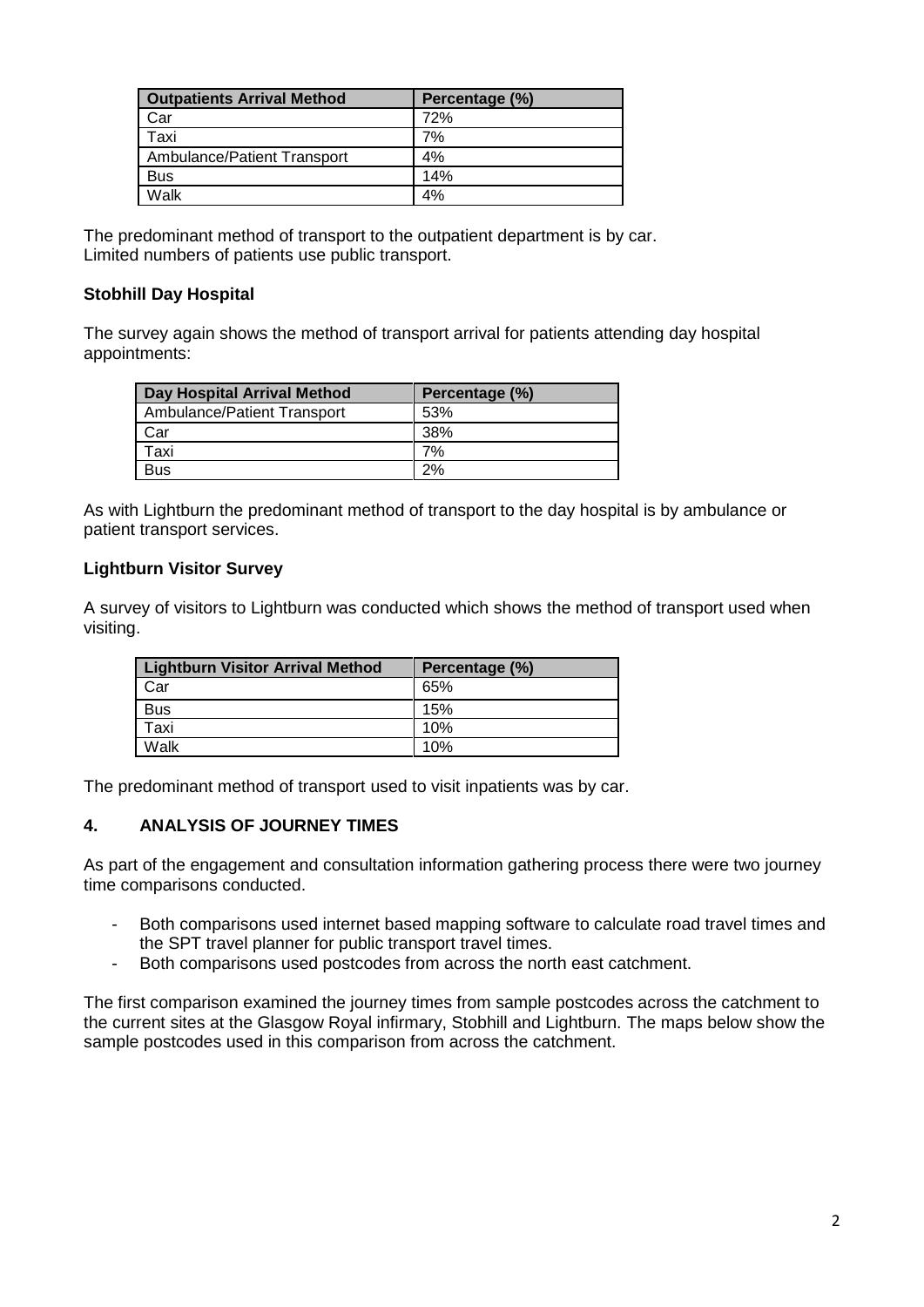# From the North East area:



From the North West Area:



From East Dunbartonshire:

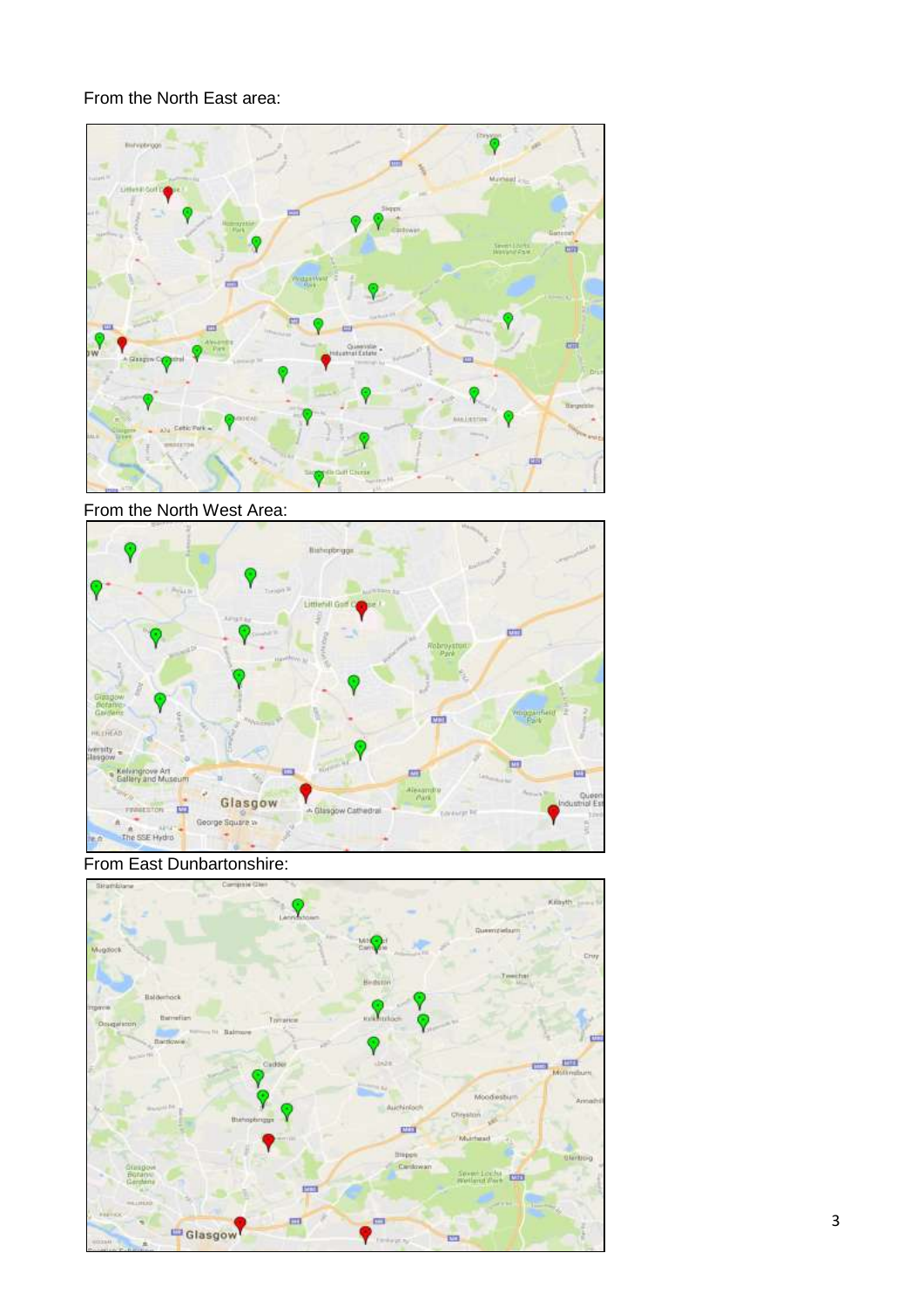#### **Table 1: Summary of travel study to each site**

| <b>GRI</b><br>$=$ Glasgow Royal Infirmary<br>$=$ Lightburn Hospital<br>L-burn |            | <b>North East</b><br><b>HSCP Area</b><br>25 postcode areas |        |            | <b>North West</b><br><b>HSCP Area</b><br>9 postcode areas |        | <b>East Dunbartonshire</b><br><b>HSCP Area</b><br>9 Postcode areas |        |        |  |
|-------------------------------------------------------------------------------|------------|------------------------------------------------------------|--------|------------|-----------------------------------------------------------|--------|--------------------------------------------------------------------|--------|--------|--|
| = Stobhill Hospital<br>S-hill                                                 | <b>GRI</b> | L-burn                                                     | S-hill | <b>GRI</b> | L-burn                                                    | S-hill | <b>GRI</b>                                                         | L-burn | S-hill |  |
| Average journey time in minutes by public transport                           | 31         | 33                                                         | 62     | 29         | 50                                                        | 31     | 34                                                                 | 61     | 36     |  |
| Average journey time in minutes by car                                        | 14         | 13                                                         | 17     | 12         | 17                                                        | 10     | 17                                                                 | 20     | 14     |  |
| Percentage of area needing >1 bus / train                                     | 24%        | 20%                                                        | 20%    | 66%        | 88%                                                       | 11%    | 22%                                                                | 11%    | 55%    |  |
| Percentage of area with 10+ minute walk to public transport                   | 4%         | 4%                                                         | 4%     | 0%         | 0%                                                        | 0%     | 22%                                                                | 55%    | 22%    |  |
| Percentage of area with 10+ minute walk needing >1 bus / train                | 0%         | 6%                                                         | 32%    | 0%         | 11%                                                       | 0%     | 0%                                                                 | 33%    | $0\%$  |  |

#### **Table 2: Average time by public transport to each site**

| Total average time for catchment by public transport to GRI       | 94 minutes  |
|-------------------------------------------------------------------|-------------|
| Total average time for catchment by public transport to Lightburn | 144 minutes |
| Total average time for catchment by public transport to Stobhill  | 129 minutes |

This table shows that for the whole catchment area the GRI is the quickest to get to, followed by Stobhill then Lightburn.

#### **Table 3: Average time by car to each site**

| Total average time in minutes for catchment by car to GRI       | 43 minutes | This table shows that for the whole catchmer    |
|-----------------------------------------------------------------|------------|-------------------------------------------------|
| Total average time in minutes for catchment by car to Lightburn | 50 minutes | to get to, followed by Stobhill then Lightburn. |
| Total average time in minutes for catchment by car to Stobhill  | 41 minutes |                                                 |

This table shows that for the whole catchment area the GRI is the quickest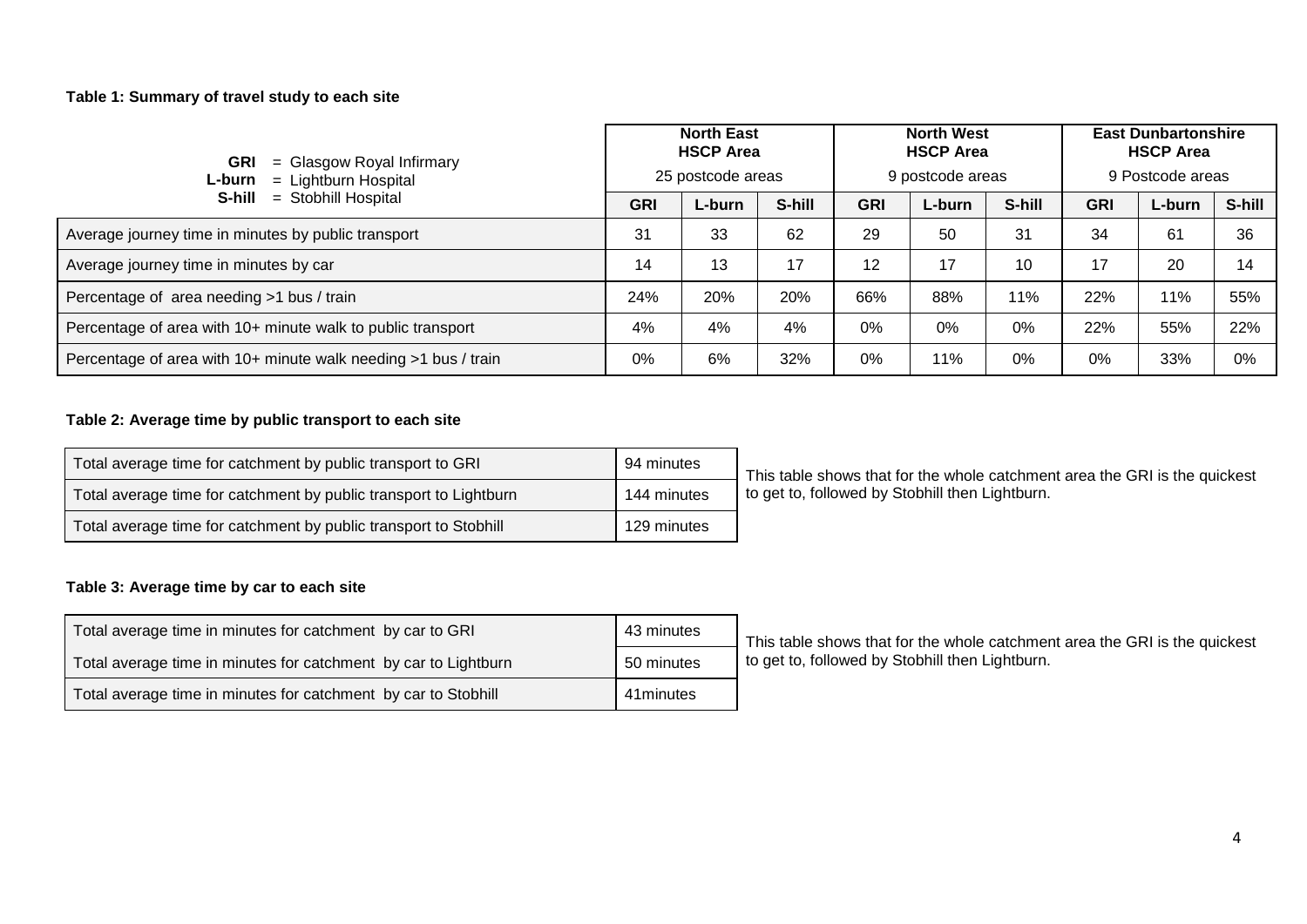For the second comparison a similar method was used but this time the comparison looked at the journey time by public transport and road from a selection of postcodes across the catchment to all of the sites in the new and existing model including the community based care home facilities. The map below shows the sample postcodes and the location of all the sites in the new model and the existing sites.

In the new model acute assessment would be delivered at GRI, acute rehabilitation at Stobhill and intermediate care at Greenfield Park, Fourhills, Northgate House, Golfhill and Westerton.

Outpatients and Day Hospital care would be delivered at Stobhill.